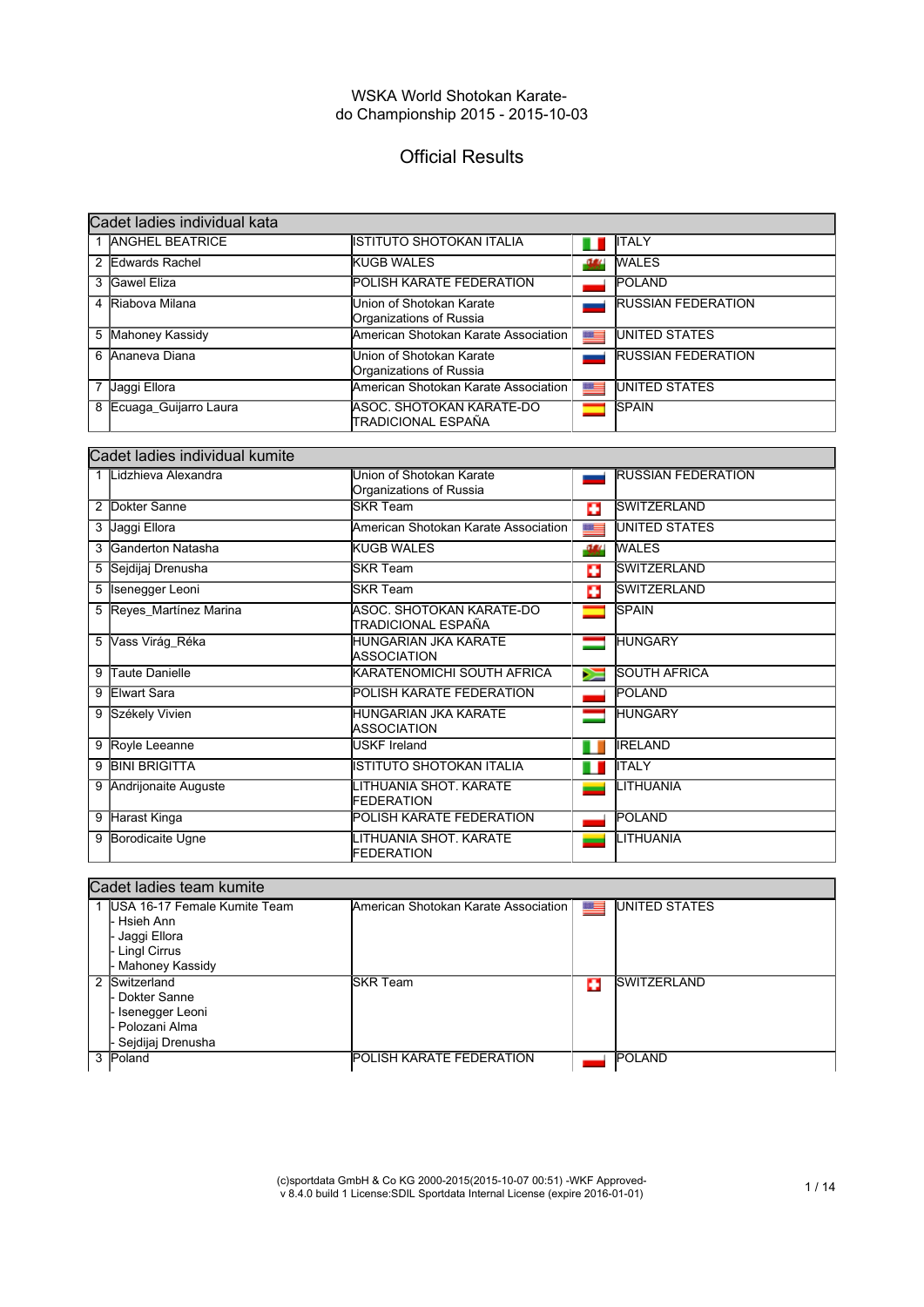## Official Results

| Borys Izabela<br>Bystrowska Weronika<br>Flwart Sara<br>Harast Kinga<br>3 Lithuania kumite<br>Andrijonaite Auguste<br>Borodicaite Ugne | LITHUANIA SHOT. KARATE<br><b>FEDERATION</b>         |   | LITHUANIA                 |
|---------------------------------------------------------------------------------------------------------------------------------------|-----------------------------------------------------|---|---------------------------|
| Saltenyte Martyna<br>Zigmantaviciute Ruta                                                                                             |                                                     |   |                           |
| 5 Spain cadet ladies team kumite<br>Domínguez Paula<br>Reyes_Martínez Marina<br>Seva_Olivares Paula                                   | ASOC. SHOTOKAN KARATE-DO<br>ITRADICIONAL ESPAÑA     |   | <b>SPAIN</b>              |
| 5 <b>ITALY</b><br>- ANGHEL BEATRICE<br><b>BINI BRIGITTA</b><br><b>MICHELIN GIULIA</b>                                                 | ISTITUTO SHOTOKAN ITALIA                            | ш | IITALY                    |
| 5 England<br><b>Burns Maya</b><br><b>Hughes Emily</b><br>Pope Teah                                                                    | <b>K.U.G.B. ENGLAND</b>                             | ᆂ | <b>ENGLAND</b>            |
| 5 Russia<br>- Ananeva Diana<br>Kurzina Anastasia<br>- Lidzhieva Alexandra<br>Rizakhanova Saniyat                                      | Union of Shotokan Karate<br>Organizations of Russia |   | <b>RUSSIAN FEDERATION</b> |

|   | Cadet men individual kata |                                 |  |                           |  |  |
|---|---------------------------|---------------------------------|--|---------------------------|--|--|
|   | 1 Sutiagin Konstantin     | Union of Shotokan Karate        |  | <b>RUSSIAN FEDERATION</b> |  |  |
|   |                           | Organizations of Russia         |  |                           |  |  |
| 2 | <b>Buchinger Lukas</b>    | Österreichischer Karatebund     |  | <b>AUSTRIA</b>            |  |  |
| 3 | <b>Bakhtin Aleksandr</b>  | Union of Shotokan Karate        |  | <b>RUSSIAN FEDERATION</b> |  |  |
|   |                           | Organizations of Russia         |  |                           |  |  |
| 4 | Tardio_Royo Mario         | ASOC. SHOTOKAN KARATE-DO        |  | <b>SPAIN</b>              |  |  |
|   |                           | ITRADICIONAL ESPAÑA             |  |                           |  |  |
| 5 | Alper Deger               | Österreichischer Karatebund     |  | <b>AUSTRIA</b>            |  |  |
| 6 | Belovoshchev Nikita       | Union of Shotokan Karate        |  | <b>RUSSIAN FEDERATION</b> |  |  |
|   |                           | Organizations of Russia         |  |                           |  |  |
| 7 | Schwendinger Tobias       | Österreichischer Karatebund     |  | <b>AUSTRIA</b>            |  |  |
| 8 | Bartoszewski Lukasz       | <b>POLISH KARATE FEDERATION</b> |  | <b>POLAND</b>             |  |  |

### Cadet men individual kumite

|   | Gorbatko Maksim        | Union of Shotokan Karate<br>Organizations of Russia |                | <b>RUSSIAN FEDERATION</b> |
|---|------------------------|-----------------------------------------------------|----------------|---------------------------|
| 2 | Korzhov Vladislav      | Union of Shotokan Karate<br>Organizations of Russia |                | <b>RUSSIAN FEDERATION</b> |
| 3 | Pappalardo Thomas      | American Shotokan Karate Association                | <u>startin</u> | <b>UNITED STATES</b>      |
| 3 | Zhilenko Valerii       | Union of Shotokan Karate<br>Organizations of Russia |                | <b>RUSSIAN FEDERATION</b> |
| 5 | Banks John             | <b>IKUGB SCOTLAND</b>                               | X              | <b>SCOTLAND</b>           |
| 5 | Korbolewski Dominik    | POLISH KARATE FEDERATION                            |                | <b>POLAND</b>             |
| 5 | <b>Strazdas Julius</b> | LITHUANIA SHOT. KARATE<br>FEDERATION                |                | LITHUANIA                 |
| 5 | Wasowicz Euzebiusz     | American Shotokan Karate Association                | $\frac{1}{2}$  | <b>UNITED STATES</b>      |
| 9 | Belovoshchev Nikita    | Union of Shotokan Karate<br>Organizations of Russia |                | <b>RUSSIAN FEDERATION</b> |
| 9 | Merwanson Robin        | ISWEDISH SHOTOKAN<br><b>IASSOCIATION</b>            | ≈              | <b>SWEDEN</b>             |

(c)sportdata GmbH & Co KG 2000-2015(2015-10-07 00:51) -WKF Approved-v 8.4.0 build 1 License:SDIL Sportdata Internal License (expire 2016-01-01) 2 / 14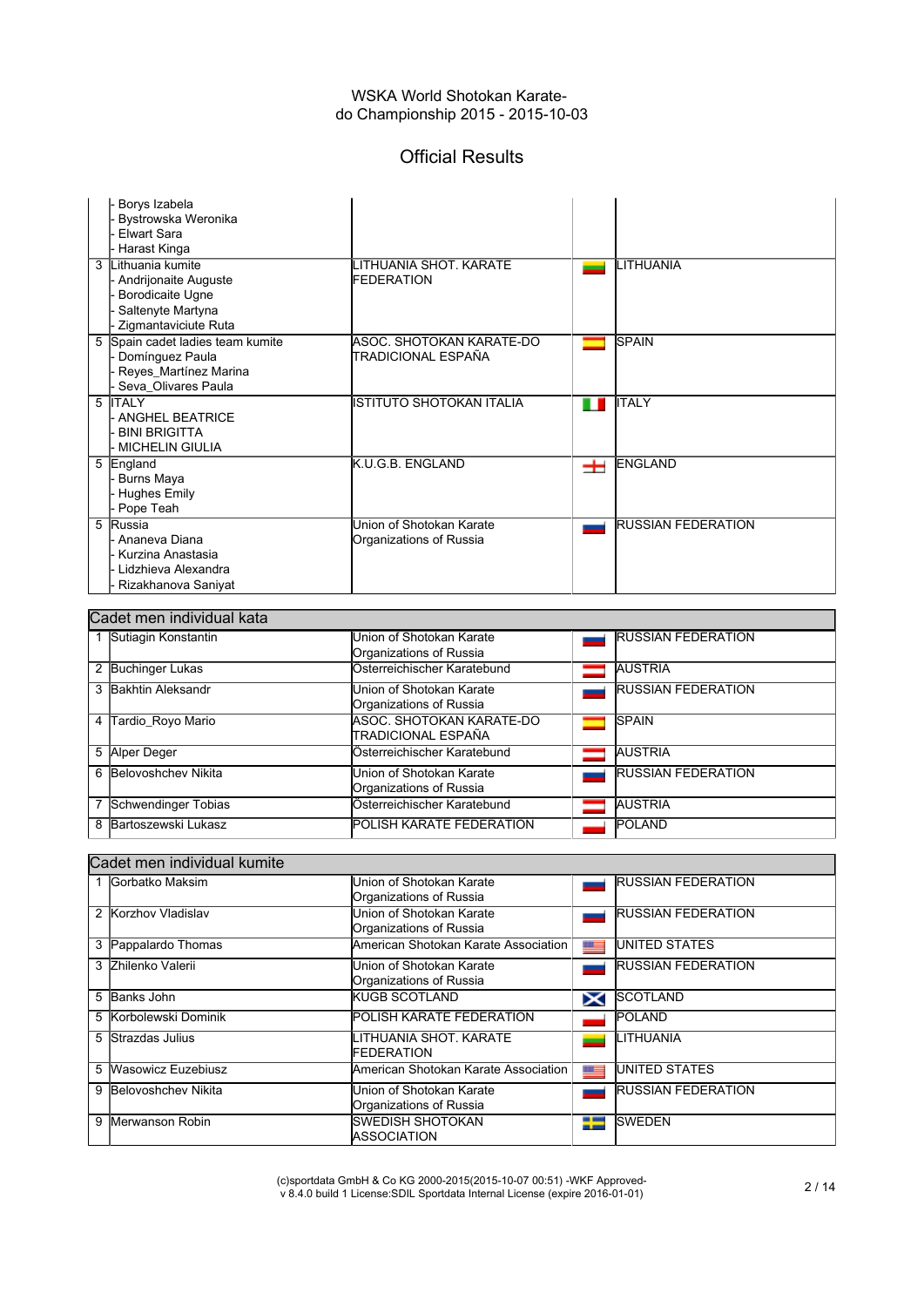## Official Results

| 9 Janonis Mantas      | <b>LITHUANIA SHOT. KARATE</b><br><b>FEDERATION</b> |      | LITHUANIA            |
|-----------------------|----------------------------------------------------|------|----------------------|
| 9 Bentzen Mark Pelsen | DANSK TRADITIONEL KARATE<br><b>FORBUND</b>         | ÷    | DENMARK              |
| 9 Rovira Daniel       | IASOC. SHOTOKAN KARATE-DO<br>ITRADICIONAL ESPAÑA   |      | <b>SPAIN</b>         |
| 9 Parma III Samuel    | American Shotokan Karate Association I             | $m=$ | <b>UNITED STATES</b> |
| 9 Wendt Filip         | <b>POLISH KARATE FEDERATION</b>                    |      | <b>POLAND</b>        |
| 9 Ubeika Kasparas     | LITHUANIA SHOT. KARATE<br><b>FEDERATION</b>        |      | LITHUANIA            |

| Cadet men team kumite                  |                                      |       |                           |  |
|----------------------------------------|--------------------------------------|-------|---------------------------|--|
| 1 Russia                               | Union of Shotokan Karate             |       | <b>RUSSIAN FEDERATION</b> |  |
| <b>Bukazov Anton</b>                   | Organizations of Russia              |       |                           |  |
| Gorbatko Maksim                        |                                      |       |                           |  |
| Korzhov Vladislav                      |                                      |       |                           |  |
| Zhilenko Valerii                       |                                      |       |                           |  |
| 2 Poland                               | <b>POLISH KARATE FEDERATION</b>      |       | <b>POLAND</b>             |  |
| Bartoszewski Lukasz                    |                                      |       |                           |  |
| Gebka Maciei                           |                                      |       |                           |  |
| Korbolewski Dominik                    |                                      |       |                           |  |
| <b>Wendt Filip</b>                     |                                      |       |                           |  |
| 3 England                              | K.U.G.B. ENGLAND                     | 士     | ENGLAND                   |  |
| <b>Billingham Brett</b>                |                                      |       |                           |  |
| <b>Humphries James</b><br>McLean Aidan |                                      |       |                           |  |
| USA 16-17 Male Kumite Team<br>3        | American Shotokan Karate Association | $x =$ | <b>UNITED STATES</b>      |  |
| Pappalardo Thomas                      |                                      |       |                           |  |
| Parma III Samuel                       |                                      |       |                           |  |
| Wasowicz Euzebiusz                     |                                      |       |                           |  |
| Spain cadet men team kumitre<br>5      | ASOC. SHOTOKAN KARATE-DO             |       | <b>SPAIN</b>              |  |
| - Fernández Martínez Manuel            | ITRADICIONAL ESPAÑA                  |       |                           |  |
| Martínez_López Eric                    |                                      |       |                           |  |
| Ortega_Villar_del_Saz Antonio          |                                      |       |                           |  |
| Planes_Martínez Juan_Carlos            |                                      |       |                           |  |
| Cadet team Lithuania<br>5              | LITHUANIA SHOT. KARATE               |       | LITHUANIA                 |  |
| Janonis Mantas                         | <b>FEDERATION</b>                    |       |                           |  |
| Strazdas Julius                        |                                      |       |                           |  |
| Ubeika Karolis                         |                                      |       |                           |  |
| Ubeika Kasparas                        |                                      |       |                           |  |

|   | Uunior ladies individual kata |                                                    |      |                |  |  |
|---|-------------------------------|----------------------------------------------------|------|----------------|--|--|
|   | 1 Schvarcz Kitti              | <b>HUNGARIAN JKA KARATE</b><br><b>IASSOCIATION</b> |      | <b>HUNGARY</b> |  |  |
|   | 2 Ivic Natalija               | UKA Shotokan Serbia                                | ty.  | <b>SERBIA</b>  |  |  |
|   | 3 Royle Leeanne               | USKF Ireland                                       | ш    | <b>IRELAND</b> |  |  |
|   | 4 Mdström Annie               | ISWEDISH SHOTOKAN<br><b>IASSOCIATION</b>           | ∓    | <b>SWEDEN</b>  |  |  |
|   | 5 DELGADO ARYA                | İISTITUTO SHOTOKAN ITALIA                          | ш    | <b>ITALY</b>   |  |  |
| 6 | <b>Parry Charlotte</b>        | <b>KUGB WALES</b>                                  | -141 | <b>WALES</b>   |  |  |
|   | Mayr Hannah                   | Österreichischer Karatebund                        |      | <b>AUSTRIA</b> |  |  |
|   | 8 Huerta Hernández Rocio      | IASOC. SHOTOKAN KARATE-DO<br>ITRADICIONAL ESPAÑA   |      | <b>SPAIN</b>   |  |  |

#### Junior ladies individual kumite HUNGARY1 Berta Emese HUNGARIAN JKA KARATE Í. ASSOCIATION

(c)sportdata GmbH & Co KG 2000-2015(2015-10-07 00:51) -WKF Approved-v 8.4.0 build 1 License:SDIL Sportdata Internal License (expire 2016-01-01) 3 / 14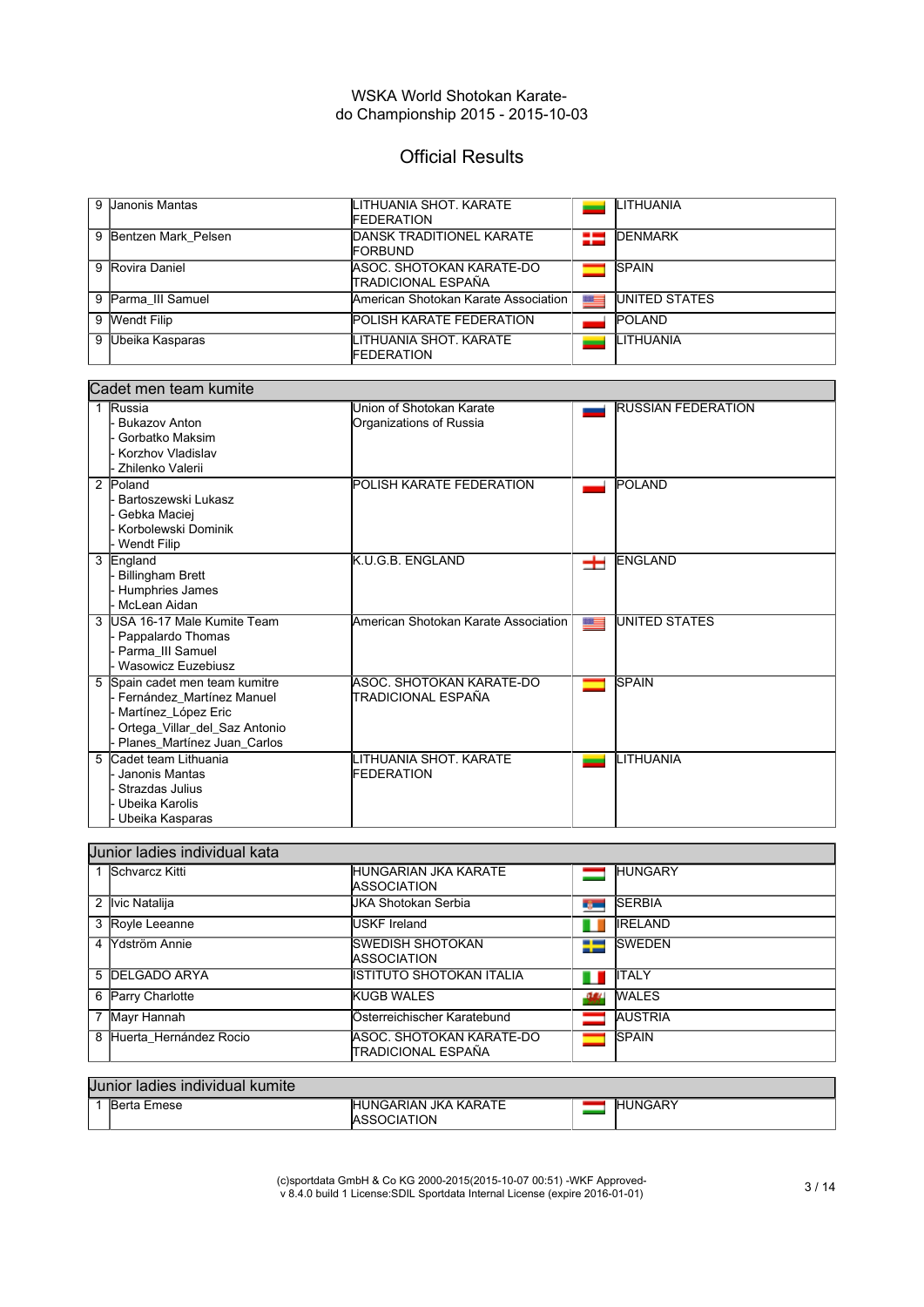# Official Results

| 2 | Spitzer María          | ASOC. SHOTOKAN KARATE-DO<br>TRADICIONAL ESPAÑA      |             | <b>SPAIN</b>              |
|---|------------------------|-----------------------------------------------------|-------------|---------------------------|
| 3 | Sejdijaj Drenusha      | <b>SKR Team</b>                                     | o           | <b>SWITZERLAND</b>        |
|   | 3 Adamian Irina        | Union of Shotokan Karate<br>Organizations of Russia |             | <b>RUSSIAN FEDERATION</b> |
| 5 | Banaszczyk Dorota      | <b>POLISH KARATE FEDERATION</b>                     |             | <b>POLAND</b>             |
|   | 5 Dokter Sanne         | <b>SKR Team</b>                                     | o           | <b>SWITZERLAND</b>        |
|   | 5 Szponder Natalia     | <b>POLISH KARATE FEDERATION</b>                     |             | POLAND                    |
| 5 | Polozani Alma          | <b>SKR Team</b>                                     | o           | <b>SWITZERLAND</b>        |
| 9 | Vass Virág_Réka        | <b>HUNGARIAN JKA KARATE</b><br><b>ASSOCIATION</b>   |             | <b>HUNGARY</b>            |
| 9 | Wood Taylor            | American Shotokan Karate Association                | $x =$       | <b>UNITED STATES</b>      |
| 9 | <b>Boguslaw Marta</b>  | <b>POLISH KARATE FEDERATION</b>                     |             | POLAND                    |
| 9 | Petersen Anika Kofod   | DANSK TRADITIONEL KARATE<br>IFORBUND                | 25          | <b>DENMARK</b>            |
| 9 | <b>Isenegger Leoni</b> | lSKR Team                                           | o           | <b>SWITZERLAND</b>        |
| 9 | Milovanovic Milica     | <b>JKA Shotokan Serbia</b>                          | <b>BACK</b> | <b>SERBIA</b>             |
| 9 | Palm Sofie             | <b>SWEDISH SHOTOKAN</b><br><b>ASSOCIATION</b>       | 25          | <b>SWEDEN</b>             |
| 9 | Nazarkina Anastasija   | Union of Shotokan Karate<br>Organizations of Russia |             | <b>RUSSIAN FEDERATION</b> |

| Uunior ladies team kata                                                                                   |                                                     |                           |  |  |  |  |
|-----------------------------------------------------------------------------------------------------------|-----------------------------------------------------|---------------------------|--|--|--|--|
| 1 <b>ITALY</b><br>- ANGHEL BEATRICE<br><b>DELGADO ARYA</b><br><b>GABRIELI GIULIA</b>                      | IISTITUTO SHOTOKAN ITALIA                           | <b>ITALY</b>              |  |  |  |  |
| 2 Spain junior ladies team kata<br>Agudo_Montero Elena<br>Ecuaga_Guijarro Laura<br>Huerta_Hernández Rocio | ASOC. SHOTOKAN KARATE-DO<br>TRADICIONAL ESPAÑA      | <b>SPAIN</b>              |  |  |  |  |
| 3 Russia<br>Riabova Milana<br>Dementeva Daria<br>Ananeva Diana                                            | Union of Shotokan Karate<br>Organizations of Russia | <b>RUSSIAN FEDERATION</b> |  |  |  |  |
| 4 Hungary<br><b>Schvarcz Kitti</b><br>- Toró Lilla Réka<br>Váradi Valentina                               | HUNGARIAN JKA KARATE<br>ASSOCIATION                 | <b>HUNGARY</b>            |  |  |  |  |
| 5<br>wales<br>- Pryse Meleri<br>Parry Charlotte<br><b>Edwards Rachel</b>                                  | <b>KUGB WALES</b>                                   | <b>WALES</b><br>-344      |  |  |  |  |
| 6 JKA SERBIA<br>- ANITA MILAKOVIC<br>- Ivana Nedeljkovic<br>- Ivic Natalija                               | <b>JKA Shotokan Serbia</b>                          | <b>SERBIA</b><br>r gwn    |  |  |  |  |
| $\overline{7}$<br>Poland<br>Bociek Klaudia<br><b>Gawel Eliza</b><br>Ratajska Emilia                       | POLISH KARATE FEDERATION                            | POLAND                    |  |  |  |  |
| Sweden<br>8<br>Elofsson Linn<br><b>Hermansson Marion</b><br>Palm Sofie                                    | <b>SWEDISH SHOTOKAN</b><br><b>ASSOCIATION</b>       | <b>SWEDEN</b><br>╄        |  |  |  |  |

(c)sportdata GmbH & Co KG 2000-2015(2015-10-07 00:51) -WKF Approved-v 8.4.0 build 1 License:SDIL Sportdata Internal License (expire 2016-01-01) 4 / 14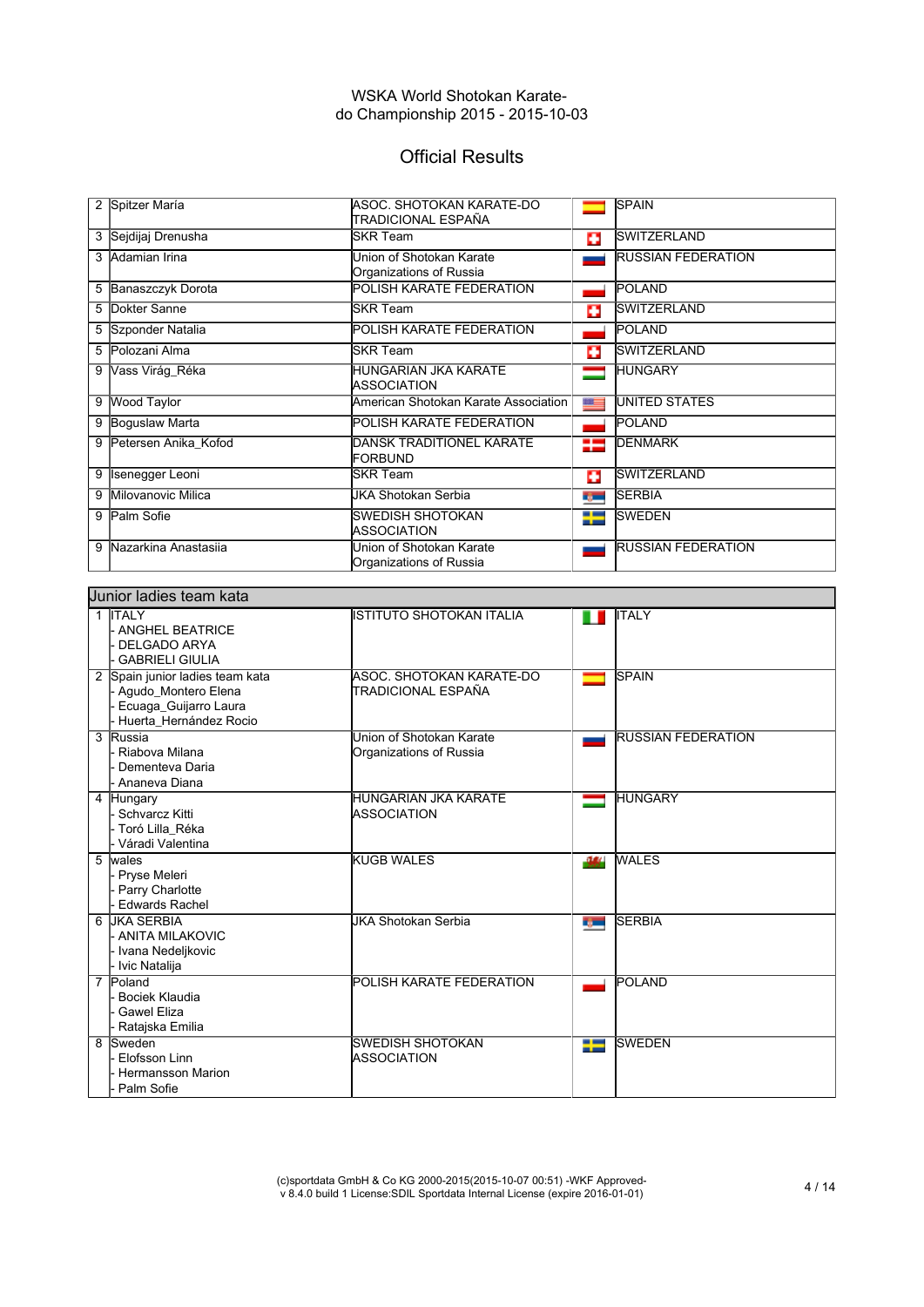# Official Results

|   | <b>Junior ladies team kumite</b>                                                                                              |                                                       |              |                           |  |
|---|-------------------------------------------------------------------------------------------------------------------------------|-------------------------------------------------------|--------------|---------------------------|--|
|   | 1 USA 18-20 Female Kumite Team<br>Jaggi Ellora<br>- Lingl Cirrus<br>McKibbin Michaela<br><b>Wood Taylor</b>                   | American Shotokan Karate Association                  | $x =$        | <b>UNITED STATES</b>      |  |
|   | 2 Poland<br>Banaszczyk Dorota<br><b>Boguslaw Marta</b><br>Grabska Daria<br>Szponder Natalia                                   | POLISH KARATE FEDERATION                              |              | <b>POLAND</b>             |  |
|   | 3 Russia<br>- Adamian Irina<br>Leushina Daria<br>Nazarkina Anastasiia<br>Rizakhanova Saniyat                                  | Union of Shotokan Karate<br>Organizations of Russia   |              | <b>RUSSIAN FEDERATION</b> |  |
|   | 3 Spain junior ladies team kumite<br>Spitzer María<br>Reyes_Martínez Marina<br>Pera_Frando Meritxell<br>Jiménez_García Miryam | <b>ASOC. SHOTOKAN KARATE-DO</b><br>TRADICIONAL ESPAÑA |              | <b>SPAIN</b>              |  |
| 5 | wales<br>Ganderton Natasha<br>- Livingstone Lauren<br><b>Smith Kirsty</b>                                                     | <b>KUGB WALES</b>                                     | $\mathbf{u}$ | <b>WALES</b>              |  |
|   | 5 JKA SERBIA<br>- Ivana Nedeljkovic<br>· Ivic Natalija<br>Milovanovic Milica                                                  | <b>JKA Shotokan Serbia</b>                            | r yw         | <b>SERBIA</b>             |  |
| 5 | Sweden<br>- Hermansson Marion<br>· Lindkvist Renée<br>Palm Sofie<br>- Ydström Annie                                           | <b>SWEDISH SHOTOKAN</b><br><b>ASSOCIATION</b>         | ₩            | <b>SWEDEN</b>             |  |
|   | 5 ITALY<br><b>ANGHEL BEATRICE</b><br><b>BINI BRIGITTA</b><br>MICHELIN GIULIA                                                  | <b>ISTITUTO SHOTOKAN ITALIA</b>                       | ш            | <b>ITALY</b>              |  |
|   | 9 Czech Republic<br>Koppeova Lucie<br>Rokosova Anna<br>Zlatohlavkova Tereza                                                   | <b>JKA Czech republic</b>                             |              | <b>CZECH REPUBLIC</b>     |  |
| 9 | Switzerland<br>Dokter Sanne<br>Isenegger Leoni<br>- Polozanı Alma<br>Sejdijaj Drenusha                                        | <b>SKR Team</b>                                       | o            | <b>SWITZERLAND</b>        |  |
|   | 9 England<br>- Morrison Rebecca<br>Donoghue Nicole<br><b>Burns Maya</b><br>Pope Teah                                          | K.U.G.B. ENGLAND                                      | 士            | <b>ENGLAND</b>            |  |
| 9 | Hungary<br>Berta Emese<br>Székely Vivien<br>Vass Virág_Réka<br>Váradi Valentina                                               | HUNGARIAN JKA KARATE<br>ASSOCIATION                   | $\equiv$     | <b>HUNGARY</b>            |  |

| Junior men individual kata |                                                             |                           |
|----------------------------|-------------------------------------------------------------|---------------------------|
| <b>Bakhtin Aleksandr</b>   | Union of Shotokan Karate<br><b>IOrganizations of Russia</b> | <b>RUSSIAN FEDERATION</b> |

(c)sportdata GmbH & Co KG 2000-2015(2015-10-07 00:51) -WKF Approved-v 8.4.0 build 1 License:SDIL Sportdata Internal License (expire 2016-01-01) 5 / 14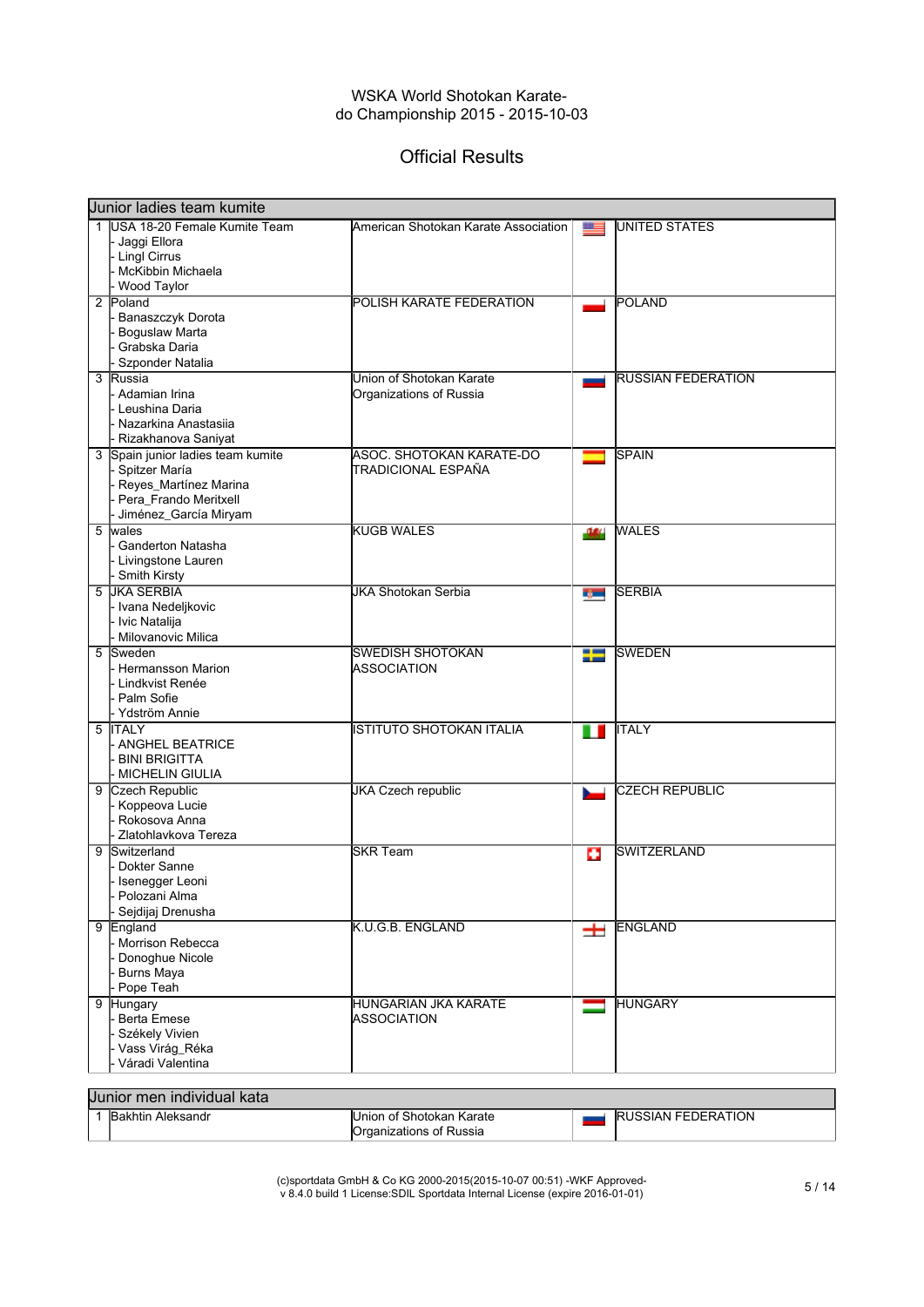# Official Results

| 2 Alper Deger              | Österreichischer Karatebund                       | <b>AUSTRIA</b>        |
|----------------------------|---------------------------------------------------|-----------------------|
| 3 Boros Daniel             | <b>HUNGARIAN JKA KARATE</b><br><b>ASSOCIATION</b> | <b>HUNGARY</b>        |
| 4 Buchinger Christoph      | Österreichischer Karatebund                       | <b>AUSTRIA</b>        |
| 5 Soltys Milan             | <b>JKA Czech republic</b>                         | <b>CZECH REPUBLIC</b> |
| 6 Szczypkowski Maksymilian | <b>POLISH KARATE FEDERATION</b>                   | <b>POLAND</b>         |
| 7 Protasewicz Bartosz      | <b>POLISH KARATE FEDERATION</b>                   | <b>POLAND</b>         |
| 8 Zampach Ondrej           | UKA Czech republic                                | <b>CZECH REPUBLIC</b> |

#### Junior men individual kumite

|   | 1 Mashchenko Sergey | Union of Shotokan Karate<br>Organizations of Russia |       | <b>RUSSIAN FEDERATION</b> |
|---|---------------------|-----------------------------------------------------|-------|---------------------------|
|   | 2 Khatkov Inal      | Union of Shotokan Karate<br>Organizations of Russia |       | <b>RUSSIAN FEDERATION</b> |
|   | 3 Rud Alexandr      | Union of Shotokan Karate<br>Organizations of Russia |       | <b>RUSSIAN FEDERATION</b> |
|   | 3 Behrendt Felix    | German Karate Federation                            |       | <b>GERMANY</b>            |
|   | 5 Zukauskas Julius  | LITHUANIA SHOT, KARATE<br><b>FEDERATION</b>         |       | LITHUANIA                 |
|   | 5 Valionis Dovydas  | LITHUANIA SHOT, KARATE<br>FEDERATION                |       | LITHUANIA                 |
|   | 5 Olowski Szymon    | <b>POLISH KARATE FEDERATION</b>                     |       | POLAND                    |
|   | 5 Armstrong Ethan   | K.U.G.B. ENGLAND                                    | ᆂ     | <b>ENGLAND</b>            |
|   | 9 Marosvölgyi Bence | <b>HUNGARIAN JKA KARATE</b><br><b>ASSOCIATION</b>   |       | <b>HUNGARY</b>            |
|   | 9 Nowak Kamil       | POLISH KARATE FEDERATION                            |       | <b>POLAND</b>             |
|   | 9 Tepel Philipp     | German Karate Federation                            |       | <b>GERMANY</b>            |
| 9 | Berglez Jozef       | <b>SWEDISH SHOTOKAN</b><br><b>ASSOCIATION</b>       | ₩     | <b>SWEDEN</b>             |
|   | 9 Graham Cameron    | K.U.G.B. ENGLAND                                    | 士     | <b>ENGLAND</b>            |
|   | 9 Krol Jason        | American Shotokan Karate Association                | $x =$ | <b>UNITED STATES</b>      |
|   | 9 Popov Vsevolod    | Union of Shotokan Karate<br>Organizations of Russia |       | <b>RUSSIAN FEDERATION</b> |
| 9 | Hamari Bence        | <b>HUNGARIAN JKA KARATE</b><br>ASSOCIATION          |       | <b>HUNGARY</b>            |

#### Junior men team kata 1 Russia Union of Shotokan Karate RUSSIAN FEDERATION **College** Bakhtin Aleksandr Organizations of Russia - Subbotin Daniil Zaidov Afsan 2 KARATE AUSTRIA 1 Österreichischer Karatebund **AUSTRIA** - Buchinger Christoph - Buchinger Lukas - Forster Vincent 3 Poland **POLISH KARATE FEDERATION POLAND** Gawel Dawid Maczka Bartosz Tomiczek Mateusz 4 Spain junior men team kata ASOC. SHOTOKAN KARATE-DO **SPAIN** Tardio\_Royo Mario TRADICIONAL ESPAÑA Piñango Fernando - Goda\_López Marcos<br>5 | hungary **HUNGARIAN JKA KARATE HUNGARY ASSOCIATION**

(c)sportdata GmbH & Co KG 2000-2015(2015-10-07 00:51) -WKF Approved-(c)sportdata GmbH & Co KG 2000-2015(2015-10-07 00:51) -WKF Approved-<br>v 8.4.0 build 1 License:SDIL Sportdata Internal License (expire 2016-01-01)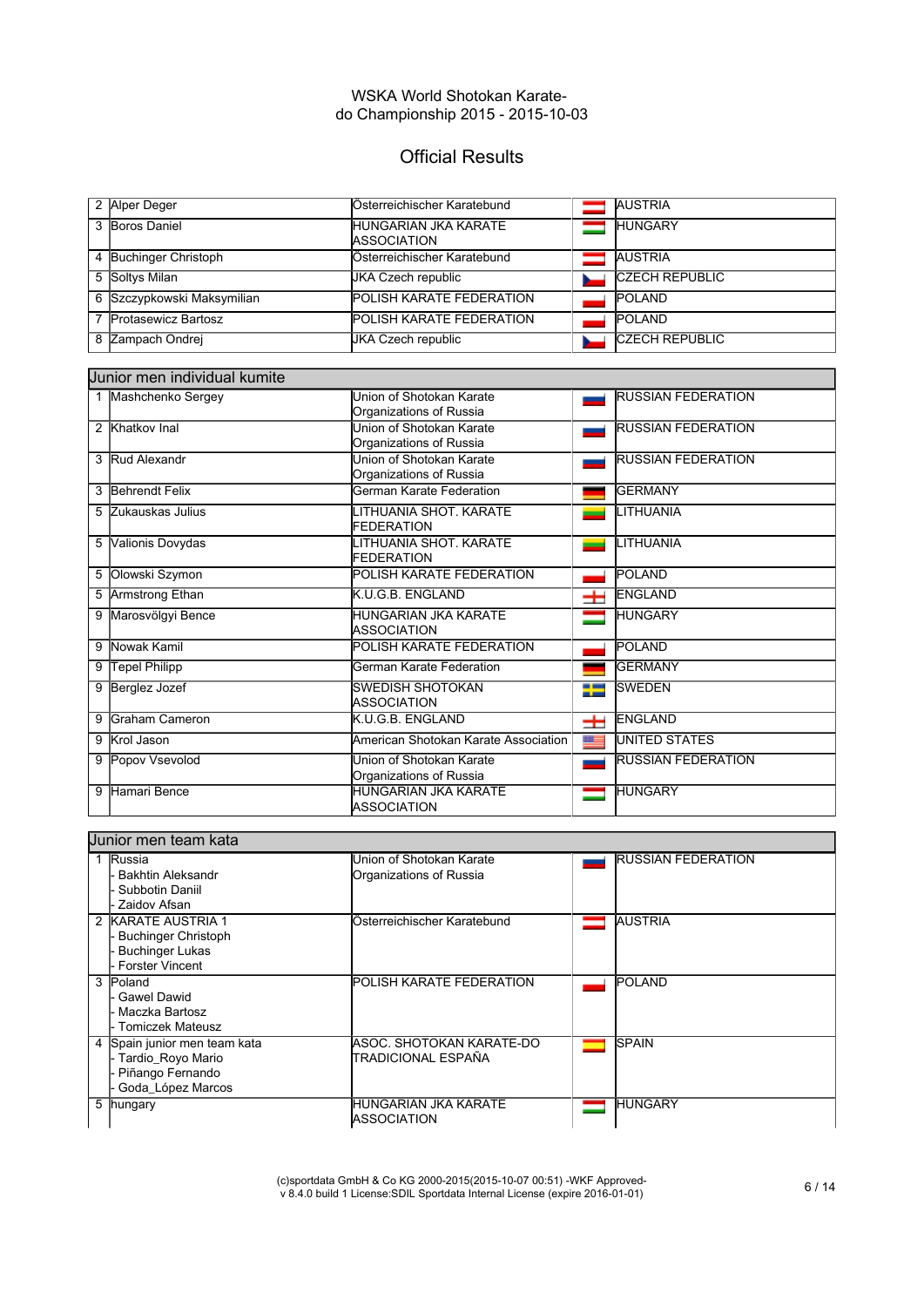## Official Results

| I- Boros Daniel<br>I- Hamari Bence<br>- Mihályházi Péter |                           |                       |
|----------------------------------------------------------|---------------------------|-----------------------|
| 6 Czech Republic                                         | <b>JKA Czech republic</b> | <b>CZECH REPUBLIC</b> |
| - Benes Daniel                                           |                           |                       |
| - Plachy Tomas                                           |                           |                       |
| - Walder Michal                                          |                           |                       |

|   | Uunior men team kumite                                                                                                                             |                                                     |       |                           |
|---|----------------------------------------------------------------------------------------------------------------------------------------------------|-----------------------------------------------------|-------|---------------------------|
|   | 1 Russia<br>Khatkov Inal<br>Mashchenko Sergey<br>Popov Vsevolod<br>Rud Alexandr                                                                    | Union of Shotokan Karate<br>Organizations of Russia |       | <b>RUSSIAN FEDERATION</b> |
|   | 2 ITALY<br><b>BUFALINI DAVIDE</b><br><b>OUATTARA FRANCESCO</b><br><b>RIZZUTO ANDREA</b>                                                            | <b>ISTITUTO SHOTOKAN ITALIA</b>                     |       | <b>ITALY</b>              |
|   | 3 Poland<br><b>Wendt Filip</b><br>Olowski Szymon<br>Chojnowski Michal<br>Boguszewski Maciej                                                        | POLISH KARATE FEDERATION                            |       | <b>POLAND</b>             |
| 3 | USA 18-20 Male Kumite Team<br>- Krol Eric<br>Krol Jason<br>Wasowicz Euzebiusz<br><b>Watts Michael</b>                                              | American Shotokan Karate Association                | $m =$ | <b>UNITED STATES</b>      |
|   | 5 Junior Team Lithuania<br><b>Malinauskas Tadas</b><br>- Norbutas Laurynas<br>Valionis Dovydas<br><b>Zukauskas Julius</b>                          | LITHUANIA SHOT. KARATE<br><b>FEDERATION</b>         |       | LITHUANIA                 |
| 5 | <b>JIKA SERBIA</b><br>- Ilic Dimitrije<br>Milosevic Lazar<br>Radisavljevic Lazar<br>Sosic Milan                                                    | JKA Shotokan Serbia                                 | r, m  | <b>SERBIA</b>             |
|   | 5 Hungary<br>Berényi Levente<br>Hamari Bence<br>Kovács Bence<br>Marosvölgyi Bence                                                                  | <b>HUNGARIAN JKA KARATE</b><br>ASSOCIATION          |       | <b>HUNGARY</b>            |
| 5 | Sweden<br>Berglez Jozef<br>Merwanson Robin<br>- Nilsson Gustav                                                                                     | <b>SWEDISH SHOTOKAN</b><br><b>ASSOCIATION</b>       | ╄     | <b>SWEDEN</b>             |
| 9 | Spain junior men team kumite<br>Fernández Martínez Manuel<br>Martínez_López Eric<br>Ortega_Villar_del_Saz Antonio<br>- Planes_Martínez Juan_Carlos | ASOC. SHOTOKAN KARATE-DO<br>TRADICIONAL ESPAÑA      |       | <b>SPAIN</b>              |
|   | 9 England<br>- Armstrong Ethan<br><b>Graham Cameron</b><br><b>Grice Fraser</b><br>Spencer Ryan                                                     | K.U.G.B. ENGLAND                                    | $\pm$ | <b>ENGLAND</b>            |
| 9 | Czech Republic                                                                                                                                     | <b>JKA Czech republic</b>                           |       | <b>CZECH REPUBLIC</b>     |

(c)sportdata GmbH & Co KG 2000-2015(2015-10-07 00:51) -WKF Approved-v 8.4.0 build 1 License:SDIL Sportdata Internal License (expire 2016-01-01) 7 / 14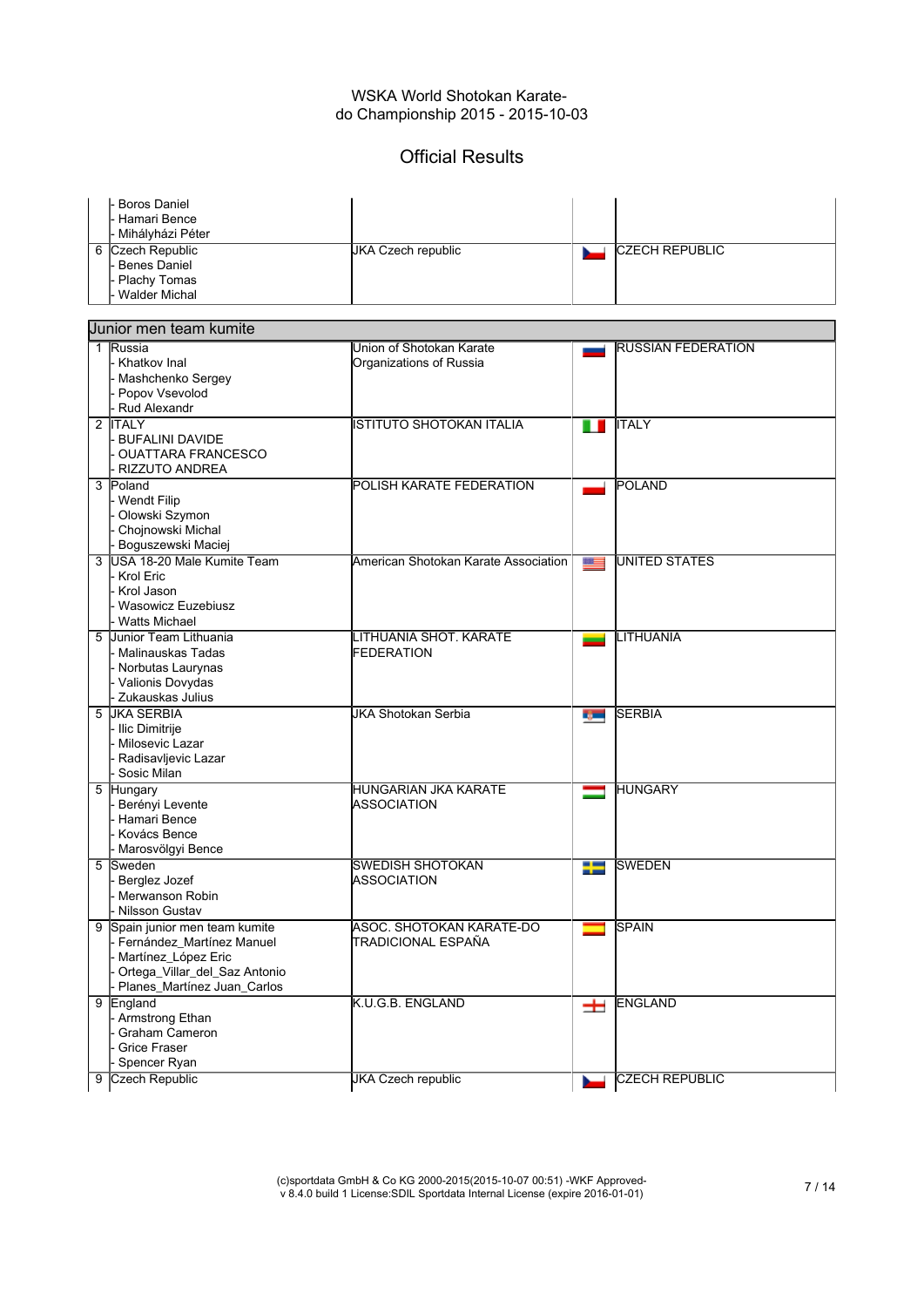# Official Results

|   | Junek Karel                         |                                                     |                 |                           |
|---|-------------------------------------|-----------------------------------------------------|-----------------|---------------------------|
|   | <b>Lisy Robert</b><br>Macura Viktor |                                                     |                 |                           |
|   | Pacovsky Josef                      |                                                     |                 |                           |
|   |                                     |                                                     |                 |                           |
|   | Senior ladies individual kata       |                                                     |                 |                           |
|   | 1 Zanfirovic Ivana                  | <b>JKA Shotokan Serbia</b>                          | <b>Separate</b> | <b>SERBIA</b>             |
|   | 2 Lind Johanna                      | <b>SWEDISH SHOTOKAN</b><br><b>ASSOCIATION</b>       | 92              | <b>SWEDEN</b>             |
|   | 3 Minic Marija                      | <b>JKA Shotokan Serbia</b>                          | <b>Barnet</b>   | <b>SERBIA</b>             |
| 4 | <b>Ivic Natalija</b>                | JKA Shotokan Serbia                                 | <b>Type:</b>    | <b>SERBIA</b>             |
|   | 5 Rantzow Sandy                     | <b>SWEDISH SHOTOKAN</b><br>ASSOCIATION              | ₩               | <b>SWEDEN</b>             |
|   | 6 Horváth Diana                     | HUNGARIAN JKA KARATE<br>ASSOCIATION                 | $\equiv$        | <b>HUNGARY</b>            |
|   | 7 Fedorova Marija                   | Union of Shotokan Karate<br>Organizations of Russia |                 | <b>RUSSIAN FEDERATION</b> |
|   | 8 Prajzlerova Marie                 | <b>JKA Czech republic</b>                           |                 | <b>CZECH REPUBLIC</b>     |
|   |                                     |                                                     |                 |                           |
|   | Senior ladies individual kumite     |                                                     |                 |                           |
|   | 1 WARDA KAMILA                      | POLISH KARATE FEDERATION                            |                 | POLAND                    |
|   | 2 Blundell Rhianne                  | K.U.G.B. ENGLAND                                    | Ŧ               | ENGLAND                   |
|   | 3 Murphy Cheryl                     | American Shotokan Karate Association                | $10-$           | <b>UNITED STATES</b>      |
|   | 3 Gradowska Justyna                 | POLISH KARATE FEDERATION                            |                 | <b>POLAND</b>             |
| 5 | Finta Cristina                      | K.U.G.B. ENGLAND                                    | $\pm$           | ENGLAND                   |
| 5 | Saric Nada                          | <b>JKA Shotokan Serbia</b>                          | r, m            | <b>SERBIA</b>             |
|   | 5 Rufer Angela                      | <b>SKR Team</b>                                     | o               | <b>SWITZERLAND</b>        |
|   | 5 Minic Marija                      | <b>JKA Shotokan Serbia</b>                          | <b>Barnet</b>   | <b>SERBIA</b>             |
|   | 9 Spitzer María                     | ASOC. SHOTOKAN KARATE-DO<br>TRADICIONAL ESPAÑA      |                 | <b>SPAIN</b>              |
|   | 9 Barakovic Armina                  | <b>SWEDISH SHOTOKAN</b><br><b>ASSOCIATION</b>       | ÷               | <b>SWEDEN</b>             |
|   | 9 Dabrowska Marta                   | POLISH KARATE FEDERATION                            |                 | <b>POLAND</b>             |
|   | 9 Daulyatshina Maria                | Union of Shotokan Karate<br>Organizations of Russia |                 | <b>RUSSIAN FEDERATION</b> |
|   | 9 Davis Ashley                      | American Shotokan Karate Association                | $x =$           | UNITED STATES             |
|   | 9 Grzeskowiak Patrycja              | POLISH KARATE FEDERATION                            |                 | POLAND                    |
|   | 9 Wasowicz Maya                     | American Shotokan Karate Association                | $m =$           | <b>UNITED STATES</b>      |
| 9 | <b>McGrath Caroline</b>             | K.U.G.B. ENGLAND                                    | $\pm$           | ENGLAND                   |
|   |                                     |                                                     |                 |                           |
|   | Senior ladies team kata             |                                                     |                 |                           |

| Russia<br>- Kapralova Alexandra<br>· Glavatskikh Iulia<br>- Fedorova Mariia    | Union of Shotokan Karate<br>Organizations of Russia |                                  | <b>RUSSIAN FEDERATION</b> |
|--------------------------------------------------------------------------------|-----------------------------------------------------|----------------------------------|---------------------------|
| 2 Germany<br><b>Beinvogl Susanne</b><br>Dyroff Fabienne<br>Kirchner Lisa-Marie |                                                     | <b>IGerman Karate Federation</b> | <b>IGERMANY</b>           |
| 3 <b>ITALY</b><br>- CASINI ANNALISA<br>GABRIELI GIULIA<br><b>RE FRANCESCA</b>  |                                                     | IISTITUTO SHOTOKAN ITALIA        | <b>ITALY</b>              |
| 4 Sweden                                                                       | ISWEDISH SHOTOKAN<br><b>ASSOCIATION</b>             | ≒                                | <b>ISWEDEN</b>            |

(c)sportdata GmbH & Co KG 2000-2015(2015-10-07 00:51) -WKF Approved-v 8.4.0 build 1 License:SDIL Sportdata Internal License (expire 2016-01-01) 8 / 14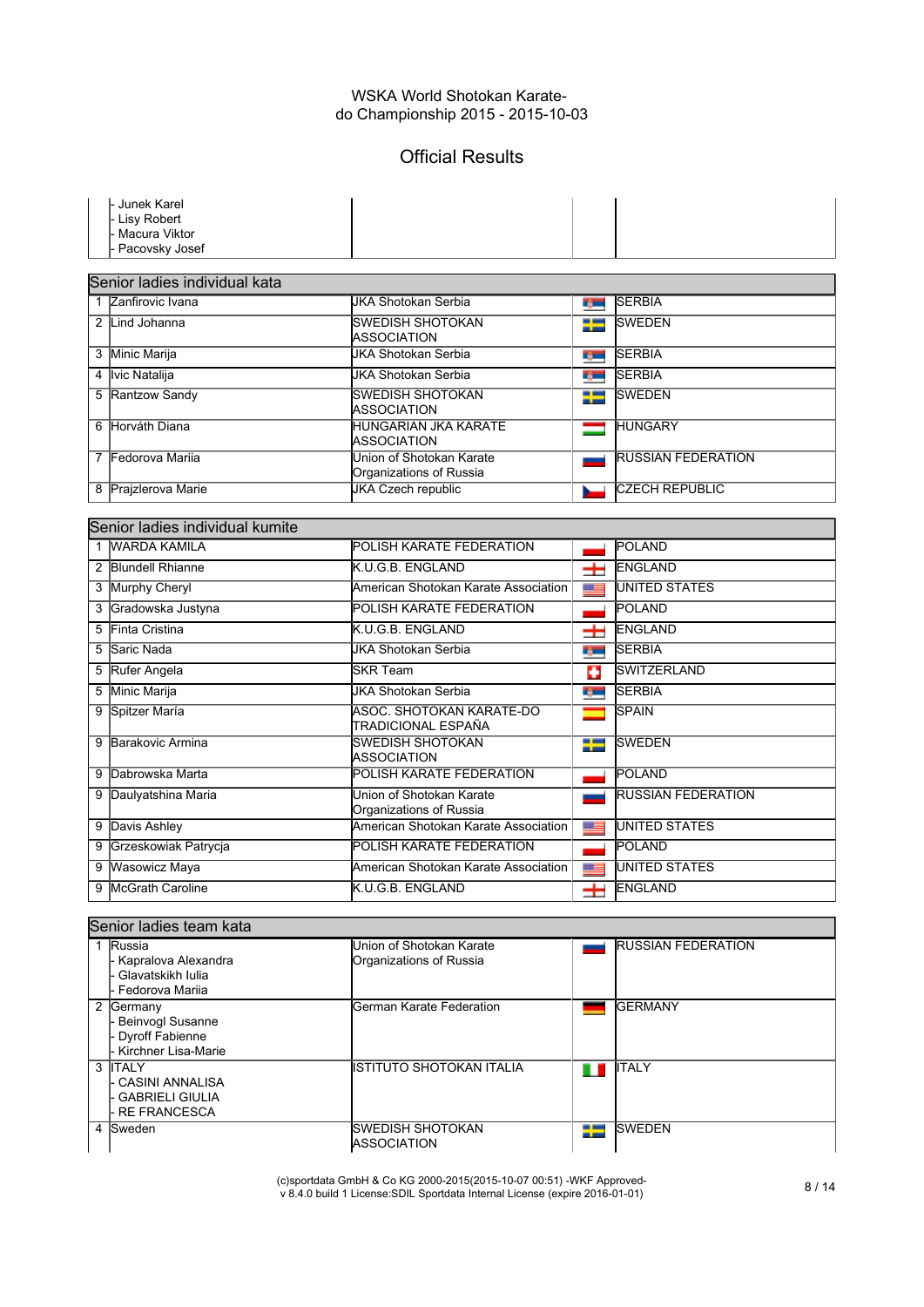# Official Results

| Karlsson Mathilda<br>Lind Johanna                                                                                                     |                                                       |              |                           |
|---------------------------------------------------------------------------------------------------------------------------------------|-------------------------------------------------------|--------------|---------------------------|
| Rantzow Sandy<br>5 Poland<br>Chmielewska Olga<br>Dybicz Agnieszka<br>Przadka Berenika                                                 | POLISH KARATE FEDERATION                              |              | <b>POLAND</b>             |
| 6 JKA SERBIA<br>- Ivana Nedeljkovic<br>- Ivic Natalija<br>- Minic Marija                                                              | <b>JKA Shotokan Serbia</b>                            | <b>Type:</b> | <b>SERBIA</b>             |
| 7 Spain Senior Ladies Team Kata<br><b>BENAVIDES MICEA ERIKA</b><br>Domínguez_Hernández Elizabeth<br>RODRIGUEZ ARTECHE<br>CARMEN_MARIA | ASOC. SHOTOKAN KARATE-DO<br>TRADICIONAL ESPAÑA        |              | <b>SPAIN</b>              |
| 8 Hungary<br>- Schvarcz Kitti<br>∙ Toró Lilla Réka<br>Váradi Valentina                                                                | HUNGARIAN JKA KARATE<br>ASSOCIATION                   |              | <b>HUNGARY</b>            |
| Senior ladies team kumite                                                                                                             |                                                       |              |                           |
| 1 IUSA Senior Female Kumite Team<br>Cicchetti Megan<br><b>Davis Ashley</b><br>- Murphy Cheryl<br>- Wasowicz Maya                      | American Shotokan Karate Association                  | $x =$        | UNITED STATES             |
| 2 Spain Senior Ladies Team Kumite<br>BENITA_LÓPEZ ESTELA<br>FERRER PARRAGA TERESA<br>Rodríguez Elisabeth                              | <b>ASOC. SHOTOKAN KARATE-DO</b><br>TRADICIONAL ESPAÑA |              | <b>SPAIN</b>              |
| 3 Poland<br>Dabrowska Marta<br>Gradowska Justyna<br>Grzeskowiak Patrycja<br>WARDA KAMILA                                              | POLISH KARATE FEDERATION                              |              | POLAND                    |
| 3 England<br>- McGrath Caroline<br>Finta Cristina<br>Donoghue Nicole<br><b>Blundell Rhianne</b>                                       | K.U.G.B. ENGLAND                                      | $\pm$        | ENGLAND                   |
| 5 Sweden<br>Barakovic Armina<br>· Lindkvist Renée<br>- Lindqvist Beatrice<br>- Palm Sofie                                             | <b>SWEDISH SHOTOKAN</b><br>ASSOCIATION                | ť            | <b>SWEDEN</b>             |
| 5 JKA SERBIA<br>- Ivana Nedeljkovic<br>- Minic Marija<br>Saric Nada                                                                   | JKA Shotokan Serbia                                   | r, m         | <b>SERBIA</b>             |
| 5 Russia<br>- Zubenko Marina<br>- Leushina Daria<br>Kapralova Alexandra<br>Glavatskikh lulia                                          | Union of Shotokan Karate<br>Organizations of Russia   |              | <b>RUSSIAN FEDERATION</b> |
| 5 wales<br>- james kirstie<br>- Smith Kirsty<br>Raggett Lauren                                                                        | <b>KUGB WALES</b>                                     | -364         | <b>WALES</b>              |
| 9 Czech Republic                                                                                                                      | <b>JKA Czech republic</b>                             |              | <b>CZECH REPUBLIC</b>     |

(c)sportdata GmbH & Co KG 2000-2015(2015-10-07 00:51) -WKF Approved-v 8.4.0 build 1 License:SDIL Sportdata Internal License (expire 2016-01-01) 9 / 14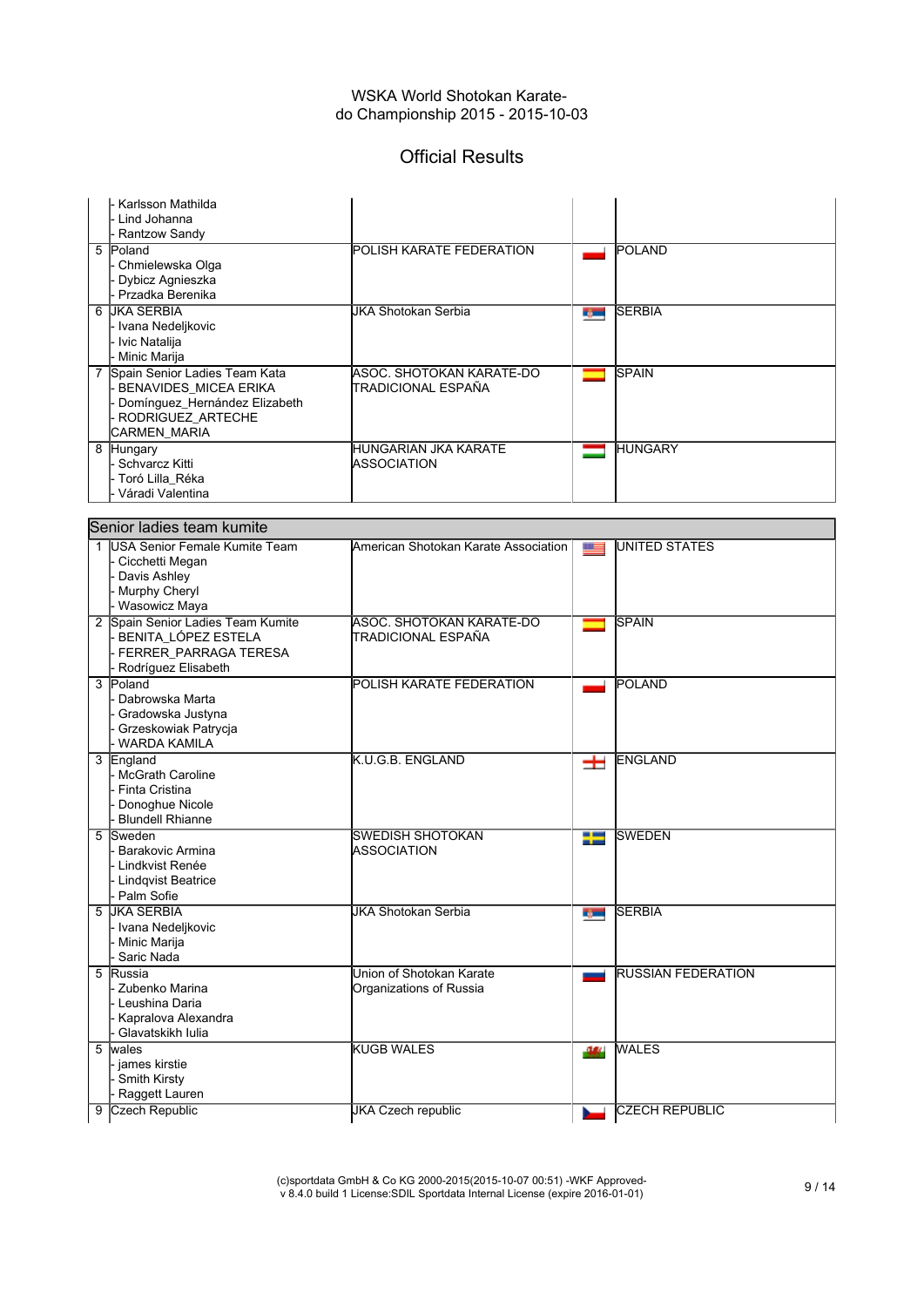## Official Results

|              | - Havlakova Jana<br>Koppeova Lucie<br>Prajzlerova Marie<br>Rokosova Anna |                                                     |       |                           |
|--------------|--------------------------------------------------------------------------|-----------------------------------------------------|-------|---------------------------|
| 9            | Germany<br>Bitsch Jana<br><b>Hubrich Shara</b><br><b>WIMKER MANDY</b>    | German Karate Federation                            |       | <b>GERMANY</b>            |
|              | Senior men individual kata                                               |                                                     |       |                           |
| $\mathbf{1}$ | Saif Hisham                                                              | K.U.G.B. ENGLAND                                    | $\pm$ | ENGLAND                   |
|              | 2 Ocsovai Gergő                                                          | <b>HUNGARIAN JKA KARATE</b><br><b>ASSOCIATION</b>   | ╼     | <b>HUNGARY</b>            |
| 3            | <b>JUETTNER PHILIP</b>                                                   | German Karate Federation                            |       | <b>GERMANY</b>            |
| 4            | Somers Jack                                                              | K.U.G.B. ENGLAND                                    | $\pm$ | <b>ENGLAND</b>            |
| 5            | Fórika Tamás                                                             | <b>HUNGARIAN JKA KARATE</b><br><b>ASSOCIATION</b>   | ═     | <b>HUNGARY</b>            |
|              | 6 SCHMITT MARCEL                                                         | German Karate Federation                            |       | <b>GERMANY</b>            |
|              | 7 ROCCHETTI FRANCESCO                                                    | <b>ISTITUTO SHOTOKAN ITALIA</b>                     | П     | <b>ITALY</b>              |
|              | 8 CUSCONA FABIO                                                          | <b>ISTITUTO SHOTOKAN ITALIA</b>                     | ш     | <b>ITALY</b>              |
|              |                                                                          |                                                     |       |                           |
|              | Senior men individual kumite                                             |                                                     |       |                           |
|              | 1 Babos Michal                                                           | POLISH KARATE FEDERATION                            |       | <b>POLAND</b>             |
| 2            | Grzywacz Szymon                                                          | POLISH KARATE FEDERATION                            |       | <b>POLAND</b>             |
|              | 3 Kiryanov Ivan                                                          | Union of Shotokan Karate<br>Organizations of Russia |       | <b>RUSSIAN FEDERATION</b> |
|              | 3 Bitiqi Nikoll                                                          | <b>SKR Team</b>                                     | o     | <b>SWITZERLAND</b>        |
|              | Rawcliffe Joseph                                                         | K.U.G.B. ENGLAND                                    | H     | <b>ENGLAND</b>            |
| 5            | <b>Babor Marek</b>                                                       | <b>JKA Czech republic</b>                           |       | CZECH REPUBLIC            |
| 5            | <b>McGorian James</b>                                                    | K.U.G.B. ENGLAND                                    | $\pm$ | <b>ENGLAND</b>            |
| 5            | <b>Watts Michael</b>                                                     | American Shotokan Karate Association                | N     | <b>UNITED STATES</b>      |
| 9            | Szumilo Piotr                                                            | POLISH KARATE FEDERATION                            |       | POLAND                    |
| 9            | Ndour Elhadji                                                            | American Shotokan Karate Association                | æ     | UNITED STATES             |
| 9            | Mazurov Andrei                                                           | Union of Shotokan Karate<br>Organizations of Russia |       | <b>RUSSIAN FEDERATION</b> |
| 9            | Nissen Jacob_Thornsvig                                                   | <b>DANSK TRADITIONEL KARATE</b><br><b>FORBUND</b>   | 92    | <b>DENMARK</b>            |
| 9            | Rud Alexandr                                                             | Union of Shotokan Karate<br>Organizations of Russia |       | <b>RUSSIAN FEDERATION</b> |
| 9            | Blagojevic Aleksandar                                                    | German Karate Federation                            |       | <b>GERMANY</b>            |
| 9            | Martinez Francisco                                                       | K.U.G.B. ENGLAND                                    | $\pm$ | ENGLAND                   |
| 9            | Olowski Szymon                                                           | POLISH KARATE FEDERATION                            |       | <b>POLAND</b>             |

#### Senior men team kata

| Germany<br>I- SCHMITT MARCEL<br>- Baum Paul<br>I- JUETTNER PHILIP   | lGerman Karate Federation                           | <b>GERMANY</b> |
|---------------------------------------------------------------------|-----------------------------------------------------|----------------|
| 2 Hungary<br>I- Fórika Tamás<br>- Ocsovai Gergő<br>Vágvölgyi Balázs | <b>IHUNGARIAN JKA KARATE</b><br><b>IASSOCIATION</b> | <b>HUNGARY</b> |
| 3 England                                                           | <b>K.U.G.B. ENGLAND</b>                             | <b>ENGLAND</b> |

(c)sportdata GmbH & Co KG 2000-2015(2015-10-07 00:51) -WKF Approved-v 8.4.0 build 1 License:SDIL Sportdata Internal License (expire 2016-01-01) 10 / 14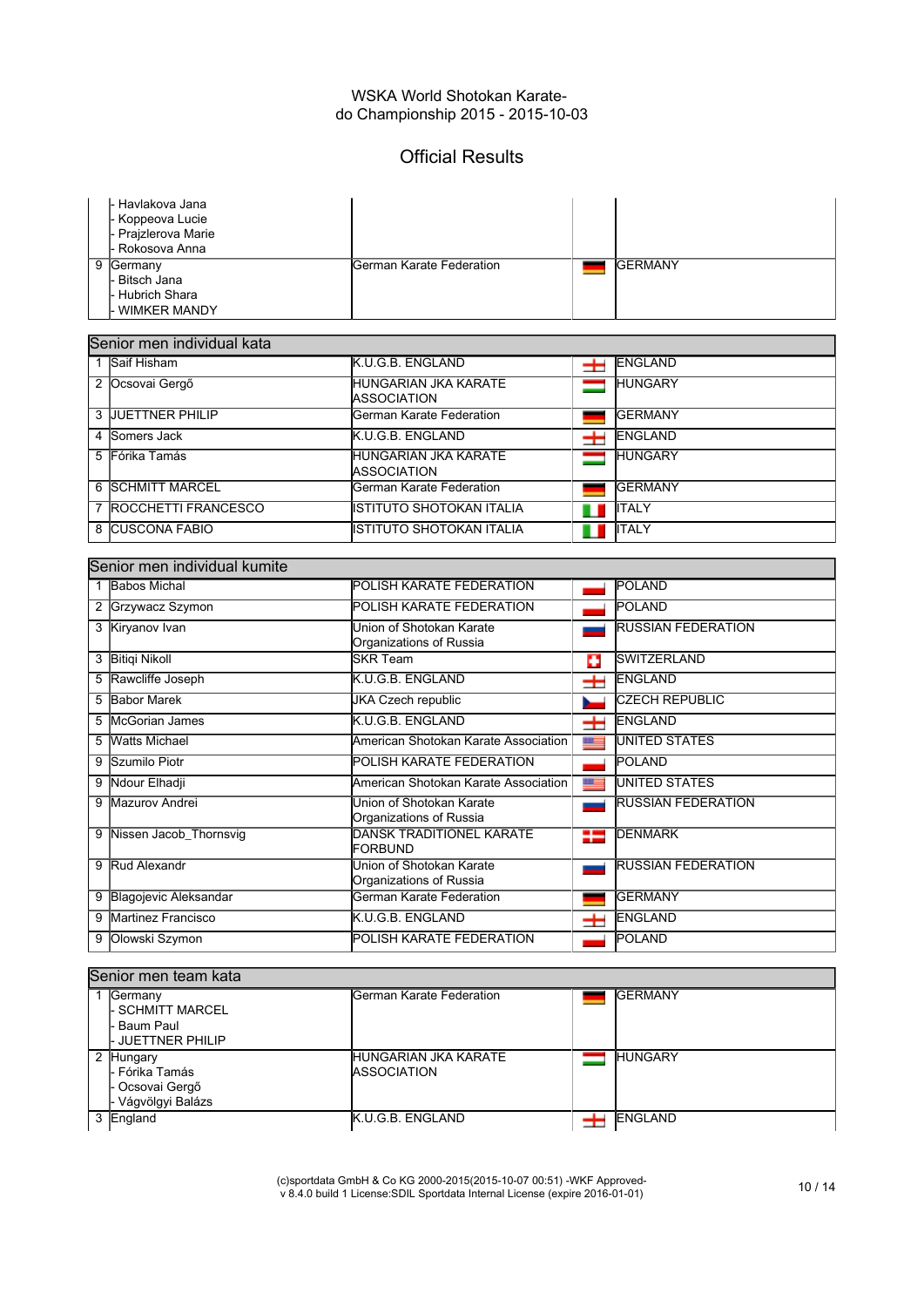## Official Results

|   | Amos Stuart<br>Saif Hisham<br>Somers Jack                                                                                                                                 |                                                     |           |                           |
|---|---------------------------------------------------------------------------------------------------------------------------------------------------------------------------|-----------------------------------------------------|-----------|---------------------------|
|   | 4 ITALY<br><b>BIANCHI NICOLA</b><br>MEZZENA ALESSANDRO<br>ROCCHETTI FRANCESCO                                                                                             | ISTITUTO SHOTOKAN ITALIA                            | ш         | IITALY                    |
| 5 | Russia<br>Erokhin Vladislav<br>Khanetckii Evgenii<br>· Votyikov Maksim                                                                                                    | Union of Shotokan Karate<br>Organizations of Russia |           | <b>RUSSIAN FEDERATION</b> |
|   | 6 Poland<br><b>Maczka Bartosz</b><br><b>Tomiczek Mateusz</b><br>Wilczek Maciej                                                                                            | POLISH KARATE FEDERATION                            |           | POLAND                    |
|   | 7 Spain senior men team kata<br>ZAMORANO_MERINO SERGIO<br>ZAMORANO_MERINO MIGUEL<br>CARBONELL_LOPEZ JOSE_MANUEL                                                           | ASOC, SHOTOKAN KARATE-DO<br>TRADICIONAL ESPAÑA      |           | <b>SPAIN</b>              |
|   | 8 BRAZIL KATA TEAM<br>CARDOSO ANDRÉ<br><b>CHAGAS KLEMERSON</b><br>JOZALLA_DE_SOUZA ALLAN                                                                                  | <b>BRASIL SHOTOKAN KARATE UNION</b>                 | $\bullet$ | <b>BRAZIL</b>             |
|   | Senior men team kumite                                                                                                                                                    |                                                     |           |                           |
|   | 1 Poland<br><b>Urban Patrick</b>                                                                                                                                          | POLISH KARATE FEDERATION                            |           | POLAND                    |
|   | Szumilo Piotr<br>Olowski Szymon<br>Grzywacz Szymon<br>Boguszewski Maciej<br><b>Babos Michal</b><br>Warda Kamil                                                            |                                                     |           |                           |
|   | 2 England<br><b>Hegarty Gregory</b><br><b>Martinez Francisco</b><br><b>McGorian James</b><br>McGorian Jonathan<br>Rawcliffe Joseph<br>Tucker Ryan<br>Vandekerckhove Herve | K.U.G.B. ENGLAND                                    | 士         | ENGLAND                   |
|   | 3 Russia<br>Avvakumov Aleksandr<br>Baikhadzhiev Arsen<br>Kiryanov Ivan<br>Mazurov Andrei<br>Mutaliev Kazbek<br>Rud Alexandr                                               | Union of Shotokan Karate<br>Organizations of Russia |           | <b>RUSSIAN FEDERATION</b> |
|   | 3 Spain senior men team kumite<br>Lorenzo Divins Francesc<br>Ollé Xavier<br>RIDAO_PEREZ VICTOR<br><b>RIEDMANN EMANUEL</b><br>Serrano Rubén                                | ASOC. SHOTOKAN KARATE-DO<br>TRADICIONAL ESPAÑA      |           | <b>SPAIN</b>              |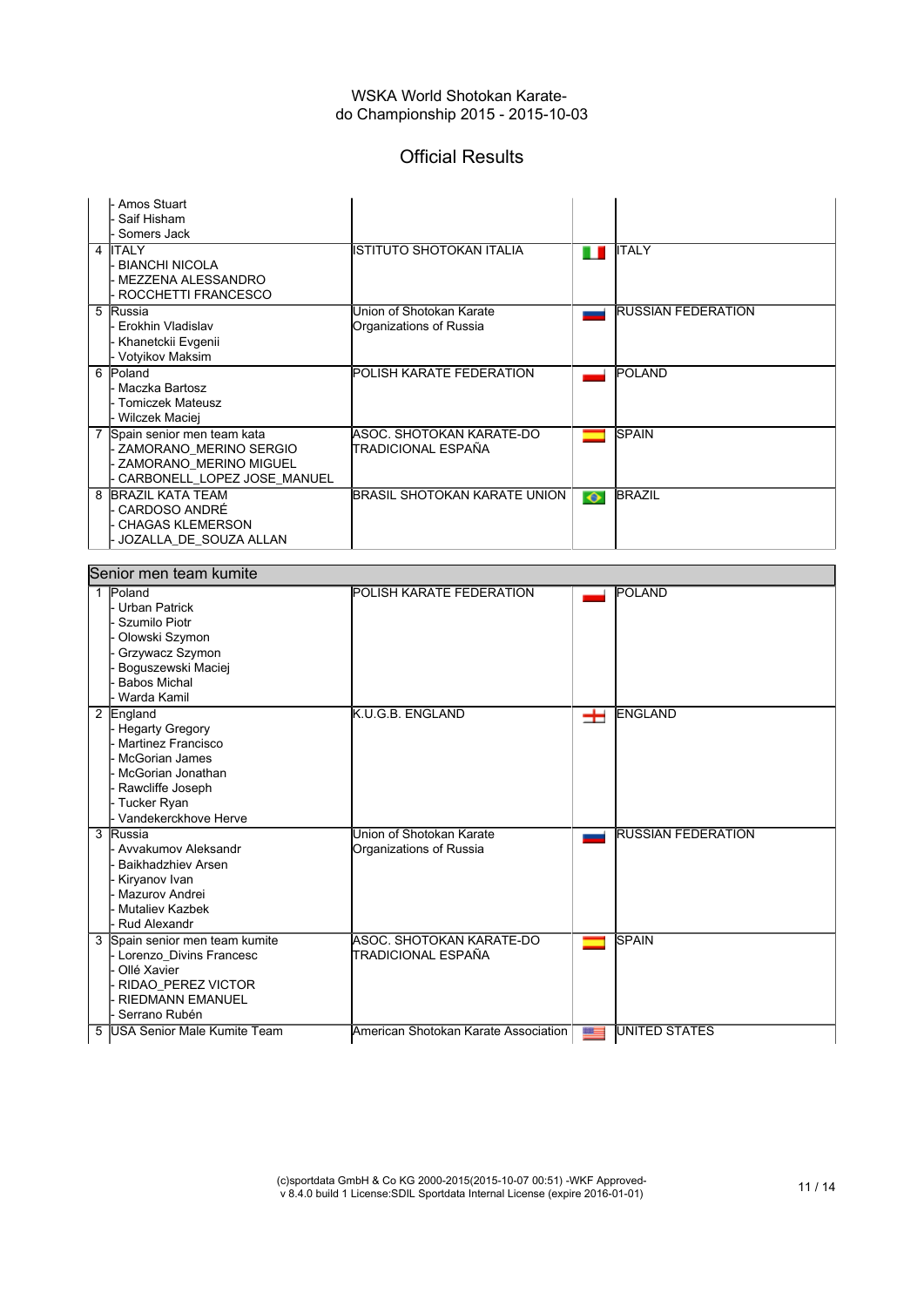# Official Results

|   | - Ndour Elhadji                     |                                     |           |                       |
|---|-------------------------------------|-------------------------------------|-----------|-----------------------|
|   | Mertel Brian                        |                                     |           |                       |
|   | Krol Jason                          |                                     |           |                       |
|   | Krol Eric                           |                                     |           |                       |
|   | <b>Frisvold Noah</b>                |                                     |           |                       |
|   | Peters Jonathan                     |                                     |           |                       |
|   | <b>Watts Michael</b>                |                                     |           |                       |
|   | 5 wales                             | <b>KUGB WALES</b>                   | -94       | <b>WALES</b>          |
|   | Cleaver Jordan                      |                                     |           |                       |
|   | Evans Chris                         |                                     |           |                       |
|   | <b>Hook Matthew</b>                 |                                     |           |                       |
|   | Leggett Mark                        |                                     |           |                       |
|   | <b>Nichol Phil</b>                  |                                     |           |                       |
|   | <b>ONeill Calum</b>                 |                                     |           |                       |
|   | 5 ITALY                             | ISTITUTO SHOTOKAN ITALIA            | ш         | <b>ITALY</b>          |
|   | <b>BUFALINI DAVIDE</b>              |                                     |           |                       |
|   | <b>CUSCONA FABIO</b>                |                                     |           |                       |
|   | <b>CUSCONA MATTEO</b>               |                                     |           |                       |
|   | <b>OUATTARA FRANCESCO</b>           |                                     |           |                       |
|   | <b>RIZZUTO ANDREA</b>               |                                     |           |                       |
|   | <b>SCARBOLO THOMAS</b>              |                                     |           |                       |
|   | ZANOVELLO STEFANO                   |                                     |           |                       |
|   | 5 BRAZIL TEAM KUMITE                | <b>BRASIL SHOTOKAN KARATE UNION</b> | $\bullet$ | <b>BRAZIL</b>         |
|   | CARDOSO ANDRÉ                       |                                     |           |                       |
|   | DE MORAES JR. IZAIAS                |                                     |           |                       |
|   | <b>FERREIRA MARCELO</b>             |                                     |           |                       |
|   | PRADO DANIEL                        |                                     |           |                       |
|   | <b>RIBEIRO GIOVANI</b>              |                                     |           |                       |
|   | SOUZA FABIO                         |                                     |           |                       |
|   | SOUZA_JR. JAIME                     |                                     |           |                       |
|   | 9 Hungary                           | HUNGARIAN JKA KARATE                | ═         | <b>HUNGARY</b>        |
|   | Berényi Levente                     | ASSOCIATION                         |           |                       |
|   |                                     |                                     |           |                       |
|   | Gyimesi Balázs                      |                                     |           |                       |
|   | Habda Zsolt                         |                                     |           |                       |
|   | Kovács Bence                        |                                     |           |                       |
|   | Marosvölgyi Bence                   |                                     |           |                       |
|   | Németh Szabolcs                     |                                     |           |                       |
|   | 9 Germany                           | German Karate Federation            | -         | GERMANY               |
|   | <b>Blagojevic Aleksandar</b>        |                                     |           |                       |
|   | <b>Drexel Nico</b>                  |                                     |           |                       |
|   | <b>Dreimann Dennis</b>              |                                     |           |                       |
|   | Tepel Philipp                       |                                     |           |                       |
|   | - Leistenschneider Heinrich         |                                     |           |                       |
|   | 9 Senior Team Kumite Lithuania      | LITHUANIA SHOT. KARATE              |           | LITHUANIA             |
|   | Malinauskas Tadas                   | <b>FEDERATION</b>                   |           |                       |
|   | Nikitinas Vilius                    |                                     |           |                       |
|   | Norbutas Laurynas                   |                                     |           |                       |
|   | Valionis Dovydas                    |                                     |           |                       |
|   | Zilinskas Tomas                     |                                     |           |                       |
|   | Zukauskas Julius                    |                                     |           |                       |
| 9 | Czech Republic                      | <b>JKA Czech republic</b>           |           | <b>CZECH REPUBLIC</b> |
|   | <b>Babor Marek</b>                  |                                     |           |                       |
|   | <b>Engler Daniel</b>                |                                     |           |                       |
|   | Frydecky Lukas                      |                                     |           |                       |
|   | Kabrt Jiri                          |                                     |           |                       |
|   | Lalic Jan                           |                                     |           |                       |
|   | Macura Viktor                       |                                     |           |                       |
|   | Pacovsky Josef<br><b>JKA SERBIA</b> | <b>JKA Shotokan Serbia</b>          |           | <b>SERBIA</b>         |

(c)sportdata GmbH & Co KG 2000-2015(2015-10-07 00:51) -WKF Approved-v 8.4.0 build 1 License:SDIL Sportdata Internal License (expire 2016-01-01) 12 / 14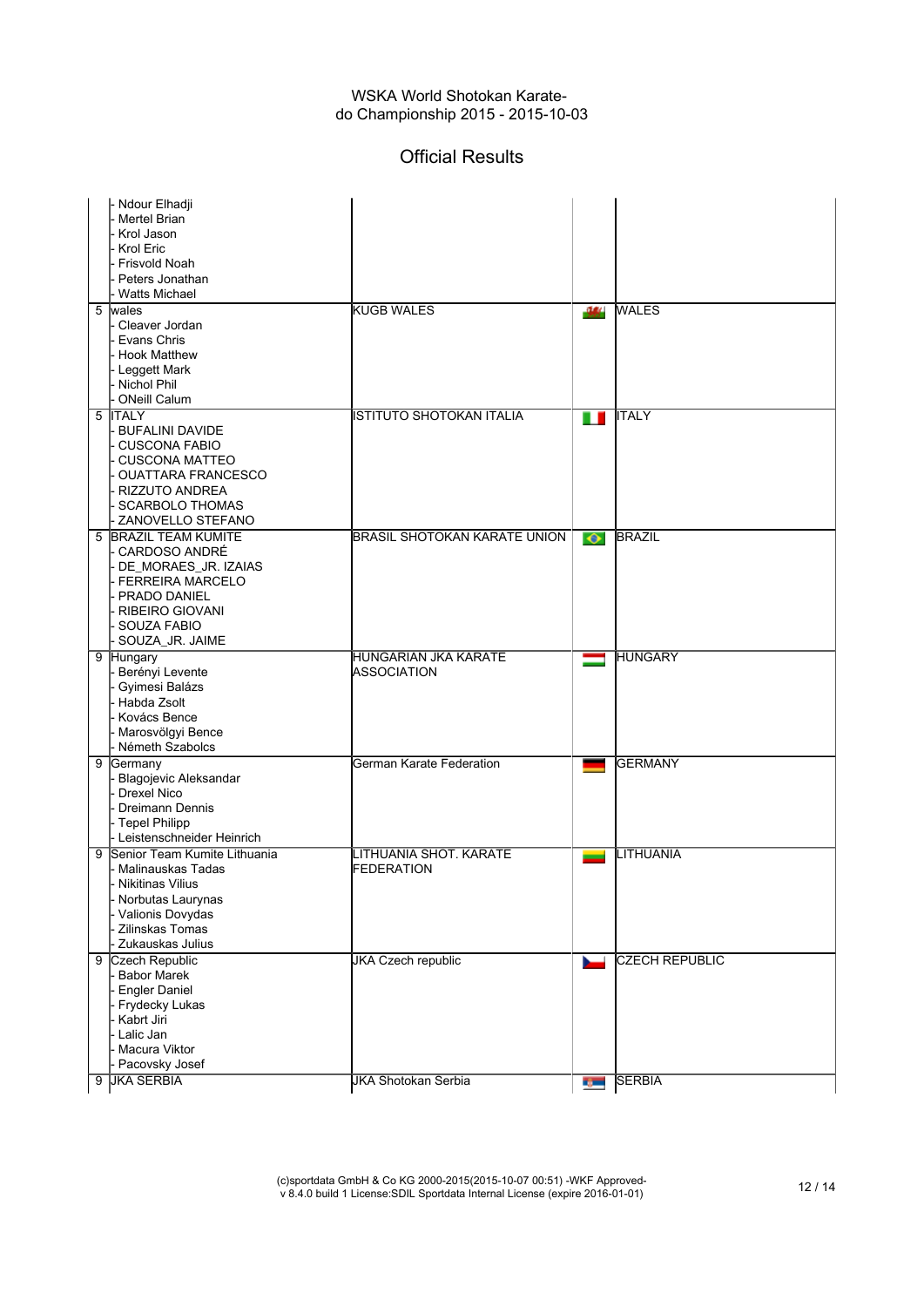## Official Results

| <b>Bobos Mario</b><br>l- Ilic Dimitrije<br>- Milosevic Lazar<br>- Radisavljevic Lazar<br>- Sosic Milan        |                                                |   |                |
|---------------------------------------------------------------------------------------------------------------|------------------------------------------------|---|----------------|
| 9<br>Sweden<br>- Berglez Jozef<br>- Lindqvist André<br>- Nilsson Gustav<br>- Schliker Andreas<br>Vogel Daniel | <b>ISWEDISH SHOTOKAN</b><br><b>ASSOCIATION</b> | ₩ | <b>ISWEDEN</b> |

| Youth ladies individual kata |                       |                                                     |        |                           |  |
|------------------------------|-----------------------|-----------------------------------------------------|--------|---------------------------|--|
|                              | 1 Ford Abby           | American Shotokan Karate Association                | $z =$  | <b>UNITED STATES</b>      |  |
| $\mathcal{P}$                | Riabova Milana        | Union of Shotokan Karate<br>Organizations of Russia |        | <b>RUSSIAN FEDERATION</b> |  |
| 3                            | Edwards Rachel        | <b>KUGB WALES</b>                                   | -34    | <b>WALES</b>              |  |
| 4                            | Malone Madison        | American Shotokan Karate Association                | 트      | <b>UNITED STATES</b>      |  |
| 5                            | Dementeva Elena       | Union of Shotokan Karate<br>Organizations of Russia |        | <b>RUSSIAN FEDERATION</b> |  |
| 6                            | Dimoski Valentina     | Österreichischer Karatebund                         |        | <b>AUSTRIA</b>            |  |
|                              | <b>Marcel Kelly</b>   | <b>KARATENOMICHI SOUTH AFRICA</b>                   | $\geq$ | <b>SOUTH AFRICA</b>       |  |
| 8                            | Gutierrez Romero Mara | IASOC. SHOTOKAN KARATE-DO<br>ITRADICIONAL ESPAÑA    |        | <b>SPAIN</b>              |  |

| Youth ladies individual kumite |                         |                                                     |               |                           |  |
|--------------------------------|-------------------------|-----------------------------------------------------|---------------|---------------------------|--|
|                                | 1 Novatskaja Alena      | Union of Shotokan Karate<br>Organizations of Russia |               | <b>RUSSIAN FEDERATION</b> |  |
| 2                              | Lingl Skylar            | lAmerican Shotokan Karate Association               | 뜨             | UNITED STATES             |  |
|                                | lOlkowska Natasza       | POLISH KARATE FEDERATION                            |               | POLAND                    |  |
|                                | Groth Dominika          | POLISH KARATE FEDERATION                            |               | POLAND                    |  |
| 5                              | Mihály Adrienn          | HUNGARIAN JKA KARATE<br>ASSOCIATION                 |               | <b>HUNGARY</b>            |  |
| 5                              | <b>TODOROVIC LIDIJA</b> | JKA Shotokan Serbia                                 | ng m          | <b>SERBIA</b>             |  |
| 5                              | Duddridge Niamh         | K.U.G.B. ENGLAND                                    | 士             | <b>ENGLAND</b>            |  |
| 5                              | Malone Madison          | American Shotokan Karate Association                | 뜨             | UNITED STATES             |  |
| 9                              | Spence Renee            | K.U.G.B. ENGLAND                                    | 士             | ENGLAND                   |  |
| 9                              | Pardo Gómez Irene       | ASOC. SHOTOKAN KARATE-DO<br>TRADICIONAL ESPAÑA      |               | <b>SPAIN</b>              |  |
| 9                              | <b>Fraser Mia</b>       | KUGB SCOTLAND                                       | X             | <b>SCOTLAND</b>           |  |
| 9                              | Kogut Magdalena         | <b>POLISH KARATE FEDERATION</b>                     |               | POLAND                    |  |
| 9                              | Ford Abby               | American Shotokan Karate Association                | <b>ME</b>     | UNITED STATES             |  |
| 9                              | Nielsen Fie             | DANSK TRADITIONEL KARATE<br>FORBUND                 | ₩             | <b>DENMARK</b>            |  |
| 9                              | Wieczorek Mirella       | POLISH KARATE FEDERATION                            |               | POLAND                    |  |
| 9                              | <b>ANITA MILAKOVIC</b>  | JKA Shotokan Serbia                                 | <b>The Co</b> | <b>SERBIA</b>             |  |

### Youth men individual kata

| Sutiagin Konstantin     | Union of Shotokan Karate<br>Organizations of Russia | <b>RUSSIAN FEDERATION</b> |
|-------------------------|-----------------------------------------------------|---------------------------|
| 2 Pokrovskij Sviatoslav | Union of Shotokan Karate<br>Organizations of Russia | <b>RUSSIAN FEDERATION</b> |
| 3 Bazhenov Vitalii      | Union of Shotokan Karate<br>Organizations of Russia | <b>RUSSIAN FEDERATION</b> |

(c)sportdata GmbH & Co KG 2000-2015(2015-10-07 00:51) -WKF Approved-v 8.4.0 build 1 License:SDIL Sportdata Internal License (expire 2016-01-01) 13 / 14